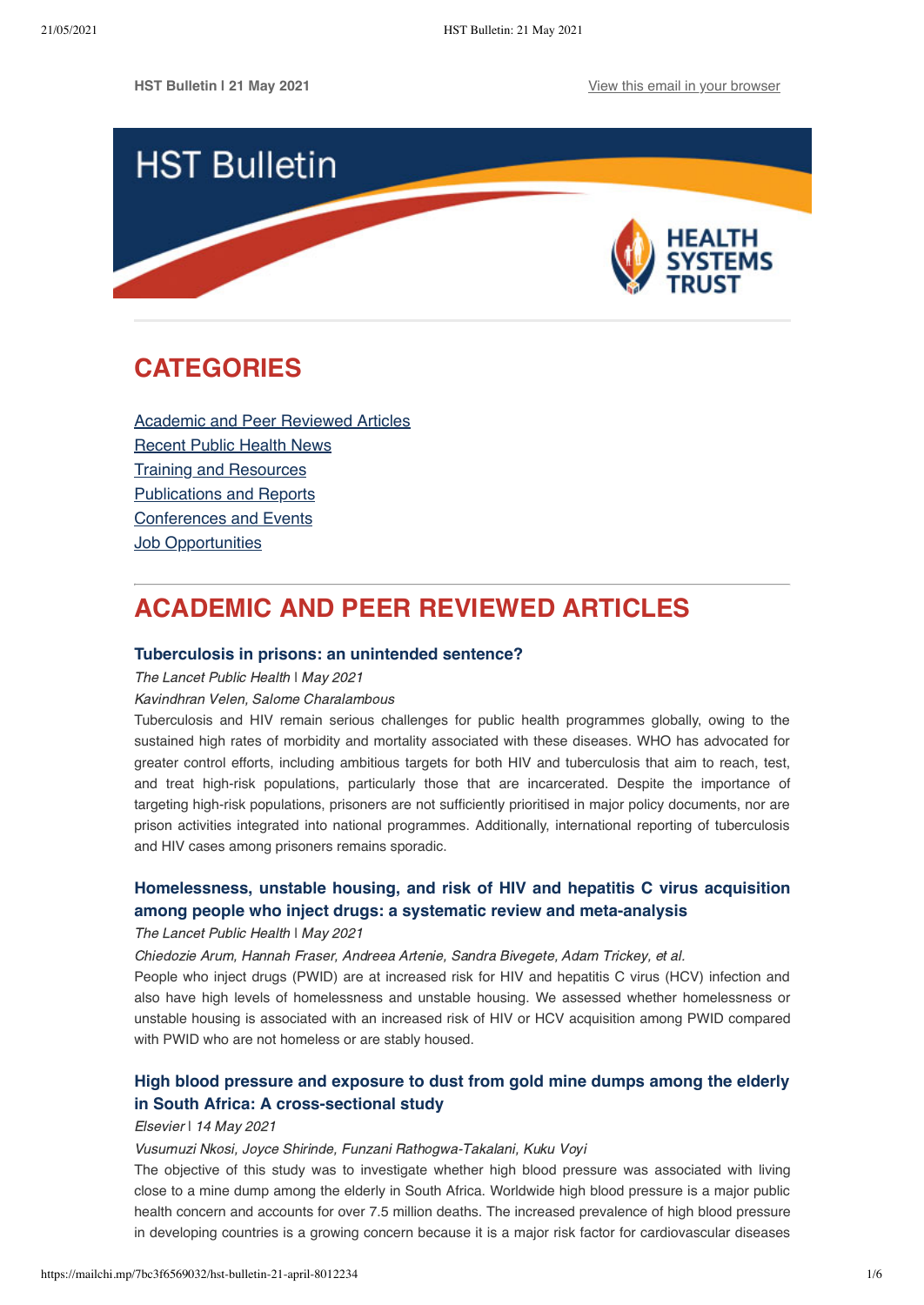#### 21/05/2021 HST Bulletin: 21 May 2021

and an economic burden. Epidemiological studies have indicated a significant positive association between air pollution exposure and increased cardiovascular diseases. Numerous pollutants in the air including ozone, nitrogen dioxide, sulphur dioxide, carbon monoxide and particulate matter may deleteriously effects the vascular system. Several studies have reported that environmental air pollutants such as gases and particulate matter are associated with increased mortality and morbidity from cardiovascular diseases.

## **[Strengthening health systems to improve the value of tuberculosis diagnostics in](https://journals.plos.org/plosone/article?id=10.1371/journal.pone.0251547) South Africa: A cost and cost-effectiveness analysis**

### PLOS One ǀ 18 May 2021

Nicola Foster, Lucy Cunnama, Kerrigan McCarthy, Lebogang Ramma, Mariana Siapka, et al.

In South Africa, replacing smear microscopy with Xpert-MTB/RIF (Xpert) for tuberculosis diagnosis did not reduce mortality and was cost-neutral. The unchanged mortality has been attributed to suboptimal Xpert implementation. We developed a mathematical model to explore how complementary investments may improve cost-effectiveness of the tuberculosis diagnostic algorithm.

## **[Health systems resilience in managing the COVID-19 pandemic: lessons from 28](https://www.nature.com/articles/s41591-021-01381-y) countries**

#### Nature Medicine ǀ 17 May 2021

Victoria Haldane, Chuan De Foo, Salma Abdalla, Anne-Sophie Jung, Melisa Tan, et al.

Health systems resilience is key to learning lessons from country responses to crises such as coronavirus disease 2019 (COVID-19). In this perspective, we review COVID-19 responses in 28 countries using a new health systems resilience framework. Through a combination of literature review, national government submissions and interviews with experts, we conducted a comparative analysis of national responses. We report on domains addressing governance and financing, health workforce, medical products and technologies, public health functions, health service delivery and community engagement to prevent and mitigate the spread of COVID-19. We then synthesize four salient elements that underlie highly effective national responses and offer recommendations toward strengthening health systems resilience globally.

## **[Spike in Diabetic Ketoacidosis Rates in Pediatric Type 2 Diabetes During the COVID-](https://care.diabetesjournals.org/content/diacare/early/2021/04/21/dc20-2733.full.pdf)19 Pandemic**

### Diabetic Care ǀ June 2021

#### Lily Chao, Alaina Vidmar, Senta Georgia

The severe acute respiratory syndrome coronavirus 2 (SARS-CoV2) pandemic challenges our understanding of diabetes across the life span. There appears to be a bidirectional interaction between SARS-CoV2 and diabetes. It is unclear whether SARS-CoV2 directly infects b-cells or whether a combination of immune response dysfunction, inflammation, and increased coagulation activity potentially triggers the development or worsening of diabetes. Studies examining the impact of coronavirus disease 2019 (COVID-19) on type 2 diabetes have centered on adults. The impact of COVID-19 on pediatric type 2 diabetes remains unclear. Data from multiple countries suggest that diabetes or new onset hyperglycemia are poor prognostic indicators for COVID-19 patients. Reports estimated that 10–55% of adults hospitalized with COVID-19 have diabetes.

**[\(Return to Top\)](#page-0-1)**

# <span id="page-1-0"></span>**RECENT PUBLIC HEALTH NEWS**

## **[A Crisis of Undiagnosed Cancers Is Emerging in the Pandemic's Second Year](https://www.propublica.org/article/a-crisis-of-undiagnosed-cancers-is-emerging-in-the-pandemics-second-year?)**

#### ProPublica | 4 May 2021

Teresa Ruvalcaba lay on a bed in the emergency room of Chicago's Mount Sinai Hospital, her right breast swollen to nearly twice the size of her left, the skin so thick and dimpled that the doctor examining her would note that it resembled an orange peel. Ojalá que sólo sea una infección**,** she thought, as she struggled to catch her breath, not knowing she had a partially collapsed lung. I hope it's just an infection. For more than six months, the 48-year-old factory worker had tried to ignore the pain and inflammation in her chest. She was afraid of visiting a doctor during the pandemic, afraid of missing work, afraid of losing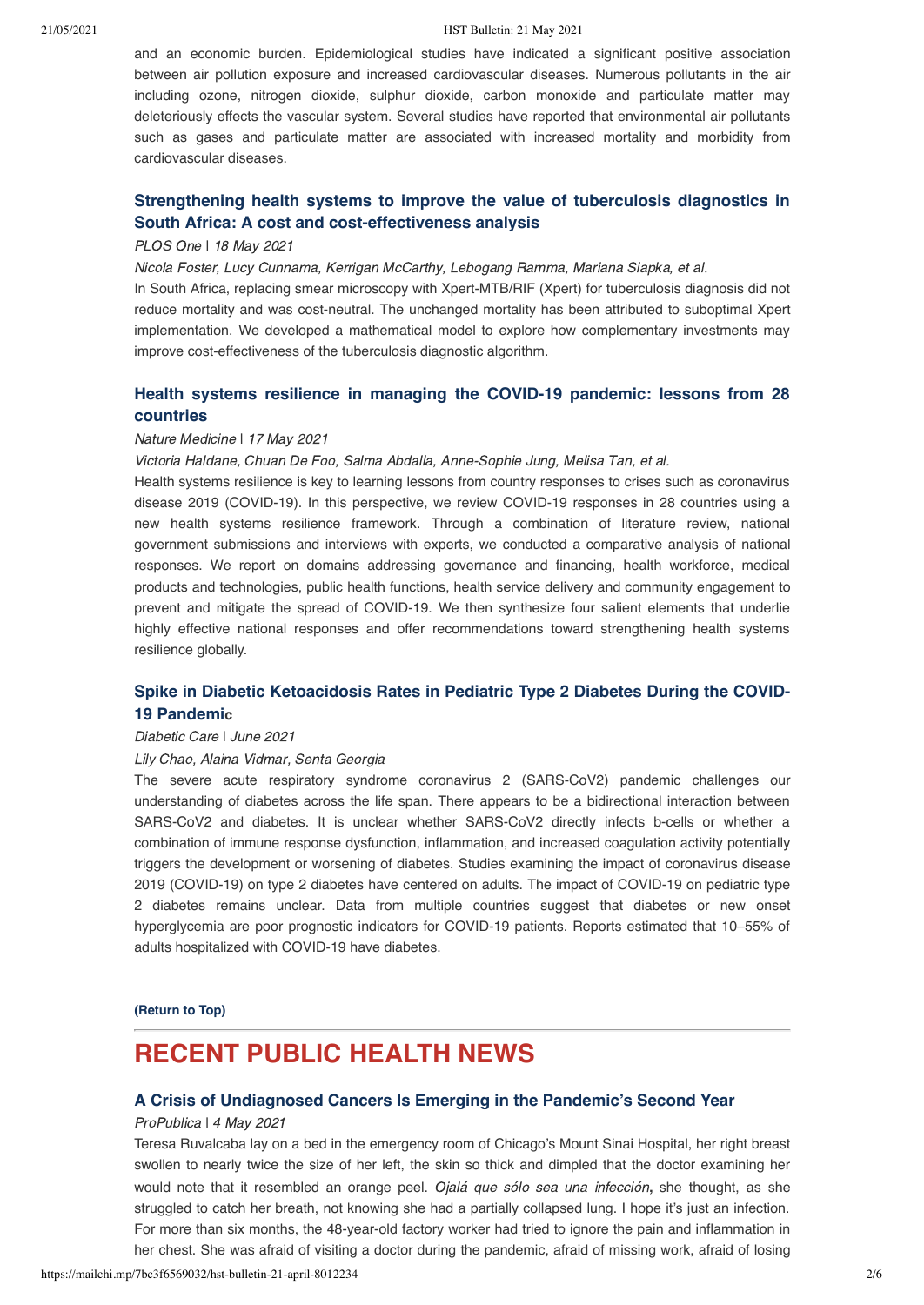her job, her home, her ability to take care of her three children. She kept working until she couldn't, until the pain forced her to ask her son to drive her to the hospital on this cold, cloudy night in January.

#### **[Covid-19: Do I still need to wear a mask when vaccinated, and other questions](https://www.news24.com/health24/medical/infectious-diseases/coronavirus/covid-do-i-still-need-to-wear-a-mask-when-vaccinated-and-other-questions-20210511)**

#### News24 | 11 May 2021

With South Africa's Covid-19 mass vaccination rollout set to start on 17 May, many people, for now, those older than 60 years, will start receiving their jabs. What, if anything, will change for those who have been vaccinated in South Africa, and what have other countries done in this regard?

## **[UPDATE | How provinces are gearing up for launch of mass vaccination](https://www.news24.com/health24/medical/infectious-diseases/coronavirus/update-how-provinces-are-gearing-up-for-launch-of-mass-vaccination-20210514)**

#### News24 | 14 May 2021

Until now Covid-19 vaccinations in South Africa have only taken place in the context of clinical trials and the Sisonke implementation study. That will change on Monday (17 May) when the country's mass vaccination programme kicks off. It will also see the start of phase 2 of the vaccine rollout plan, as adults over the age of 60 become eligible for vaccination. If things go according to plan, the number of Covid-19 vaccine doses administered in the country should increase in the coming weeks to well over 100 000 per day. In the Sisonke study it has mostly been in the region of 10 000 a day, although numbers have increased substantially in the last few days as the study neared its May 15 end date.

#### **[Fake Covid vaccine and test certificate market is growing, researchers say](https://www.theguardian.com/world/2021/may/16/fake-covid-vaccine-and-test-certificate-market-is-growing-researchers-say)**

### The Guardian | 16 May 2021

A hidden pandemic market advertising fake vaccine and test certificates for as little as £25 has grown exponentially, with more than 1,200 vendors in the UK and worldwide, researchers have found. After UK ministers announced the return of overseas holidays – with travellers required to show proof of negative tests, and vaccine passports on the horizon – the Guardian has also learned that anti-vaxxers and people arriving in Britain from poorer nations make up a significant number of those buying forged pandemic paraphernalia. Last month MPs were told that more than 100 people a day are trying to enter the UK using fake Covid test certificates as individuals attempt to get around current entry requirements, which include tests before and after travel and can cost individuals hundreds of pounds.

#### **[Bronze statue at Zuid-Afrikaans Hospital salutes nurses](https://www.iol.co.za/pretoria-news/news/bronze-statue-at-zuid-afrikaans-hospital-salutes-nurses-a4d971e4-85eb-475b-ba87-87e614ef766a)**

#### IOL *ǀ* 17 May 2021

Pretoria - The Zuid-Afrikaans Hospital in Muckleneuk has chosen to earmark and commemorate the hard work of nurses who have been at the forefront of the Covid-19 pandemic with the installation of a unique bronze sculpture. The iconic sculpture was crafted by renowned South African sculptor Angus Taylor, known for his powerful and monumental works using a range of materials from his immediate environment. It was officially unveiled on International Nurses' day last week.

## **[Finding an HIV vaccine: Five lessons from the search for a COVID jab](https://bhekisisa.org/article/2021-05-18-finding-an-hiv-vaccine-five-lessons-from-the-search-for-a-covid-jab/?utm_source=Bhekisisa+in+your+inbox&utm_campaign=c94c9cff58-Bhekisisa_Newsletter_18May2021&utm_medium=email&utm_term=0_cd2e6e958b-c94c9cff58-368466285&mc_cid=c94c9cff58&mc_eid=dd0c0f96b6)**

#### Bhekisisa | 18 May 2021

The COVID-19 pandemic saw vaccine development shrink from decades to month. But this scientific progress also highlighted the cost of inequity when interventions are not available to poorer countries. We look at five lessons from the successes and mistakes in the search for a COVID vaccine and how these could help other pandemics.

## **[Limpopo's elderly worried: They don't know how to register for the COVID-19](https://health-e.org.za/2021/05/17/limpopos-elderly-worried-they-dont-know-how-to-register-for-the-covid-19-vaccine/) vaccine**

#### Health-e News | 18 May 2021

As phase two of national vaccination programme starts today, some elderly citizens are concerned that they will be last in line for the COVID-19 vaccine as they do not know how to register using the online system. Speaking to Health-e News from her home in Mphego village, outside Thohoyandou, 74-year-old Meriam Makhaya said that she is worried that she is not yet registered on Electronic Vaccination Data System (EVDS) because she is unable to register herself as she does not know how to operate a smartphone nor use the internet. "I am happy that we will soon be getting a Covid-19 vaccine as it has been reported on the news, but I am worried about the registration process. No one is telling us where to go in order to register ourselves as elderly people," said Makhaya.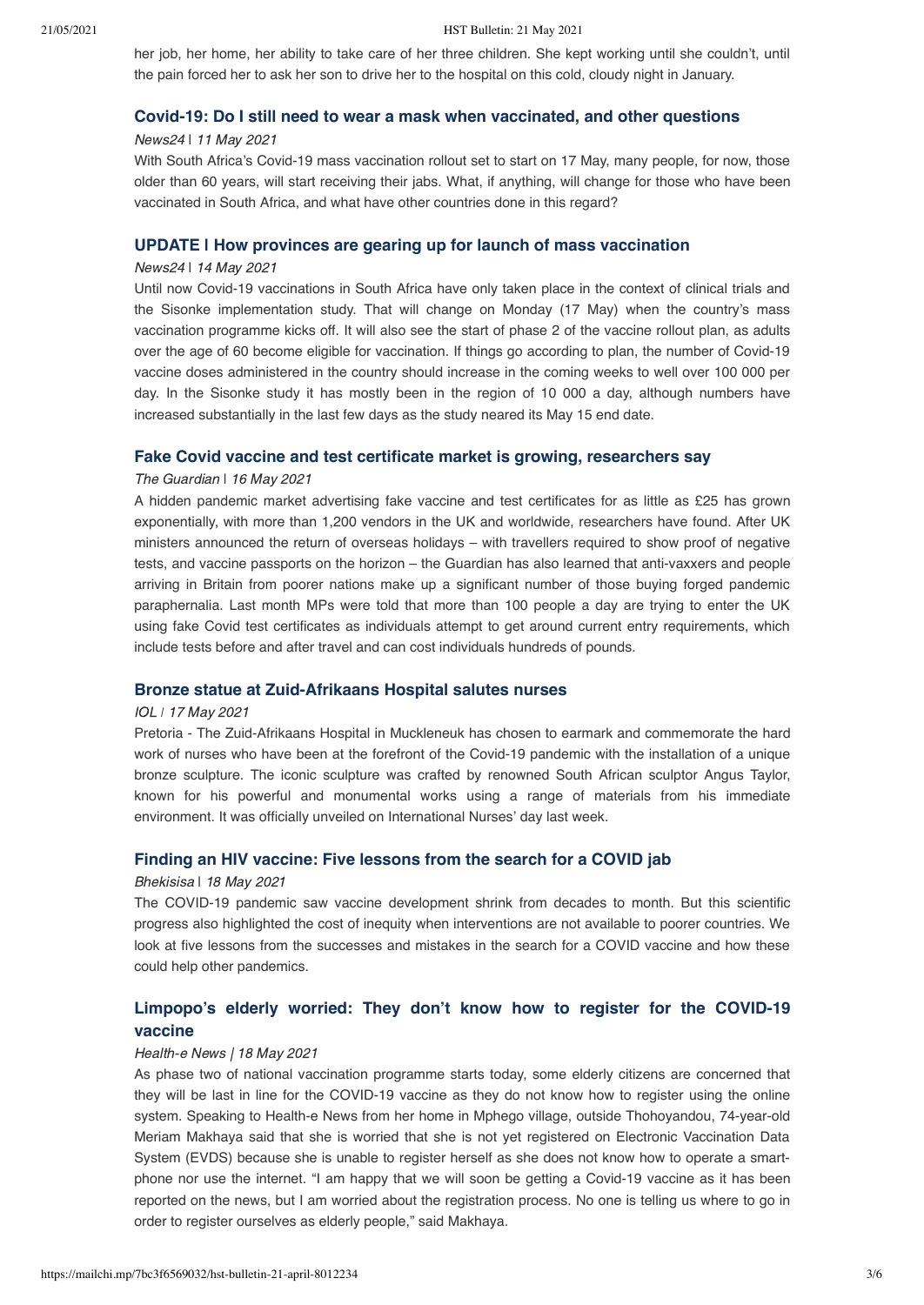### **[Vaccinating children before poor morally wrong, Oxford scientist says](https://www.bbc.com/news/health-57155943)**

#### BBC News | 18 May 2021

Offering children in some richer countries a coronavirus vaccine before some high-risk people in poorer ones is "morally wrong", a group of MPs has been told. Prof Andrew Pollard, who helped develop the Oxford-AstraZeneca vaccine, said the "inequity" of vaccine distribution must change "urgently". The US and Canada have made a jab available to children as young as 12. But in many low-income countries those most at risk are yet to be vaccinated.

## **[SA leaders get COVID-19 vaccine to encourage senior citizens to vaccinate](https://health-e.org.za/2021/05/20/sa-leaders-get-covid-19-vaccine-to-encourage-senior-citizens-to-vaccinate/)**

#### Health-eNews | 20 May 2021

Leaders including Sophie Williams-De Bruyn, Trevor Manuel and Mfundi Vundla received the jab this week to show citizens the vaccines are safe and to encourage eligible citizens to register to get vaccinated.

# **[How long will you wait for a COVID vaccination appointment? We answer 7](https://bhekisisa.org/article/2021-05-20-how-long-will-you-wait-for-a-covid-vaccination-appointment-we-answer-your-evds-questions/?utm_source=Bhekisisa+in+your+inbox&utm_campaign=9aeb6a3619-Bhekisisa_Newsletter_20May2021&utm_medium=email&utm_term=0_cd2e6e958b-9aeb6a3619-139508393&mc_cid=9aeb6a3619&mc_eid=0f3cb9077c) EVDS questions**

### Bhekisisa | 20 May 2021

This week, the EVDS sent out the country's first text messages for COVID vaccination appointments but not without problems. All the healthcare workers and people of 60 years and older who received messages got the notifications on short notice, mostly the afternoon or night before the day of their appointments. This resulted in many of them being unable to make the appointments and led to questions on social media about how to reschedule a consultation. Load shedding also disabled the EVDS at times and vaccinators therefore often had to record vaccinations manually, instead of directly onto the EVDS. Moreover, on the first day of the roll-out, some people who had received appointment messages arrived at sites where they were turned away because vaccinators hadn't been informed that they were booked for appointments, due to a glitch in the system. But Nicholas Crisp, the deputy director general in charge of South Africa's National Health Insurance system, who also helps to manage the implementation of the vaccine roll-out, says most of these problems have now been addressed. We asked him to answer seven of the questions.

#### **[\(Return to Top\)](#page-0-1)**

# <span id="page-3-0"></span>**TRAINING AND RESOURCES**

## **[Join the CAPRISA DSI - NRF Centre of Excellence in HIV Prevention](https://www.caprisa.org/NewsAndEvents/Read/10524)**

Students wanting to pursue Masters and PhD training in 2022 are invited to apply to be part of a dynamic and diverse research team at CAPRISA. Visit www.caprisa.org

Click the Fellowship ProgrammeTab - Download the fellowship application form Send it with a detailed CV to sma.mzobe@caprisa.org and quote Ref.CoE/2022 in the subject line

## **[Health Systems Training Institute](https://www.hstinstitute.co.za/Training)**

The Health Systems Training Institute (HSTi) offers innovative, tailored and application-driven clinical and non-clinical training solutions aimed at strengthening health systems at all levels and improving the quality of primary health care. Courses on offer include accredited short programmes, non-accredited short programmes and full NQF programmes.

**[\(Return to Top\)](#page-0-1)**

# **PUBLICATIONS AND REPORTS**

## **[World Report 2021: Events of 2020](https://www.hrw.org/sites/default/files/media_2021/01/2021_hrw_world_report.pdf)**

Human Rights Watch | 2021 An annual review of human rights around the globe.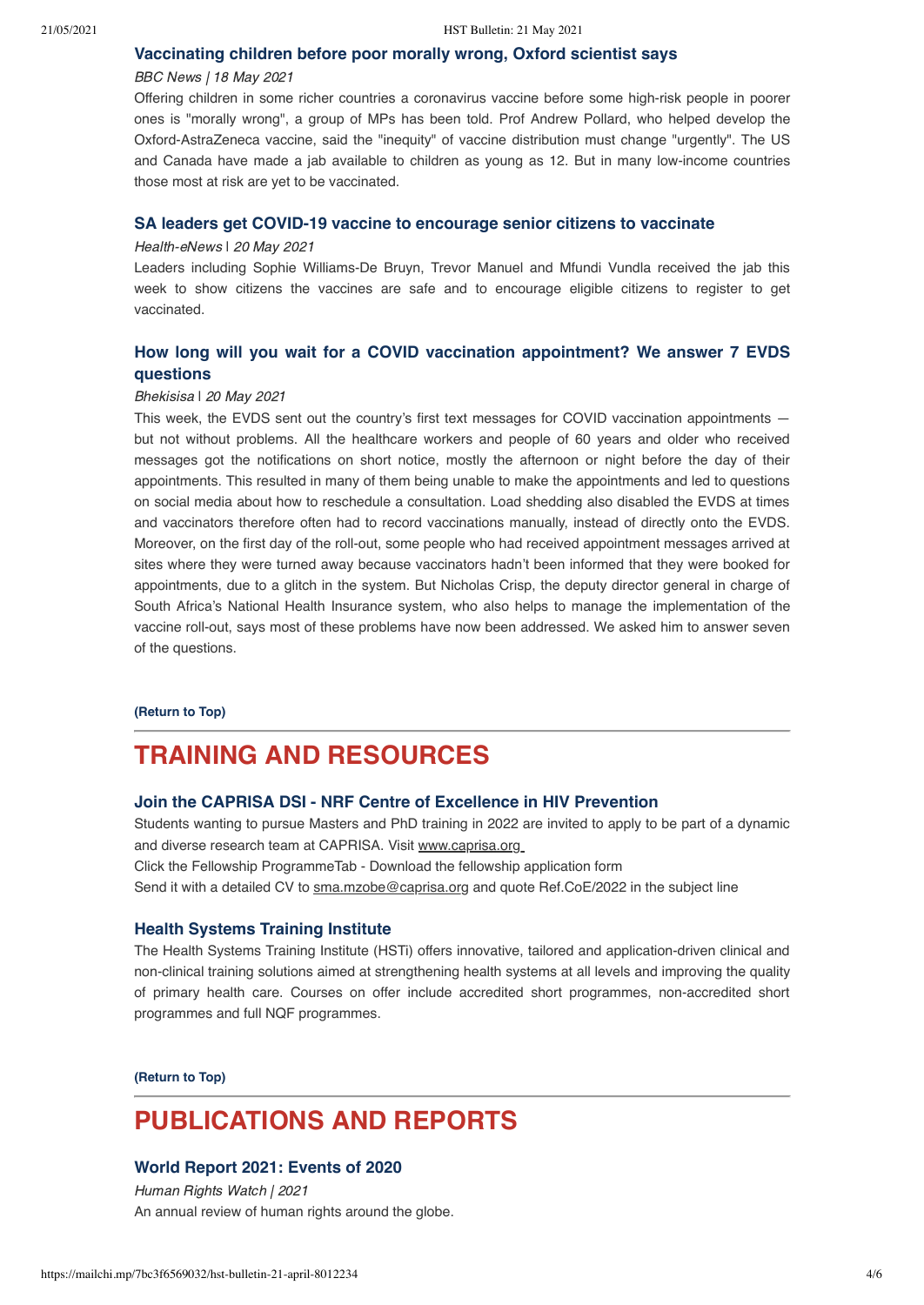# **[WHO guideline on health workforce development, attraction, recruitment and](https://www.who.int/publications/i/item/9789240025318) retention in rural and remote areas: a summary**

#### WHO | 6 May 2021

With nearly half of the world's population living in a rural or remote area, meeting the health needs of rural populations, where over 80% of the world's extremely poor live, is imperative in achieving universal health coverage. Leaving no one behind means ensuring that health workers are available in rural and remote areas. Health, social and economic inequities remain cross-cutting challenges for rural populations. Rural populations tend to be poorer, have worse health outcomes, and experience higher rates of unemployment, underemployment and informal employment. It is estimated that about 51–67% of rural populations are without adequate access to essential health services, translating to about 2 billion people being left behind. In some countries, rural populations have access to numbers of health workers that are 10 times less than the numbers available to urban populations. The deficiency in numbers and mix of trained motivated health workers to provide the needed health services is a critical health system issue. This inequitable access to health workers and health services impacts health outcomes and increases socioeconomic disadvantages. Higher under-5, maternal and preventable mortality rates, increased morbidity, decreased life expectancy, and more costs to access distant care are seen across rural areas.

**[\(Return to Top\)](#page-0-1)**

# <span id="page-4-0"></span>**CONFERENCES AND EVENTS**

## **Virtual 10th [SA Aids Conference Part One: Ending AIDS amidst Pandemics](https://foundation.eventsair.com/10th-sa-aids-conference-2021/registration/Site/Register)**

Date: 9 – 10 June 2021 Time: 16:00 – 20:00 (SAST)

# **1 st  [International Peadiatric HIV Symposium in Africa \(Virtual\)](https://iphasa.org/abstracts/)**

Globally, 1.8 million children younger than 15 years are living with HIV; 150,000 children were newly infected by HIV in 2019 and 95,000 AIDS-related deaths occurred in that year. The African continent is the epicentre for the HIV epidemic, with the biggest burden (89%) of children living with HIV in sub-Saharan Africa. Symposium participants will include healthcare workers, policy makers, programme implementers, representatives of ministries of health and researchers working on paediatric HIV. Date: 17 – 18 November 2021

**[\(Return to Top\)](#page-0-1)**

# <span id="page-4-1"></span>**JOB OPPORTUNITIES**

The Health Systems Trust currently has no available jobs.

**[\(Return to Top\)](#page-0-1)**



Copyright © 2019 HEALTH SYSTEMS TRUST, All rights reserved.

**Our mailing address is:** hst@hst.org.za